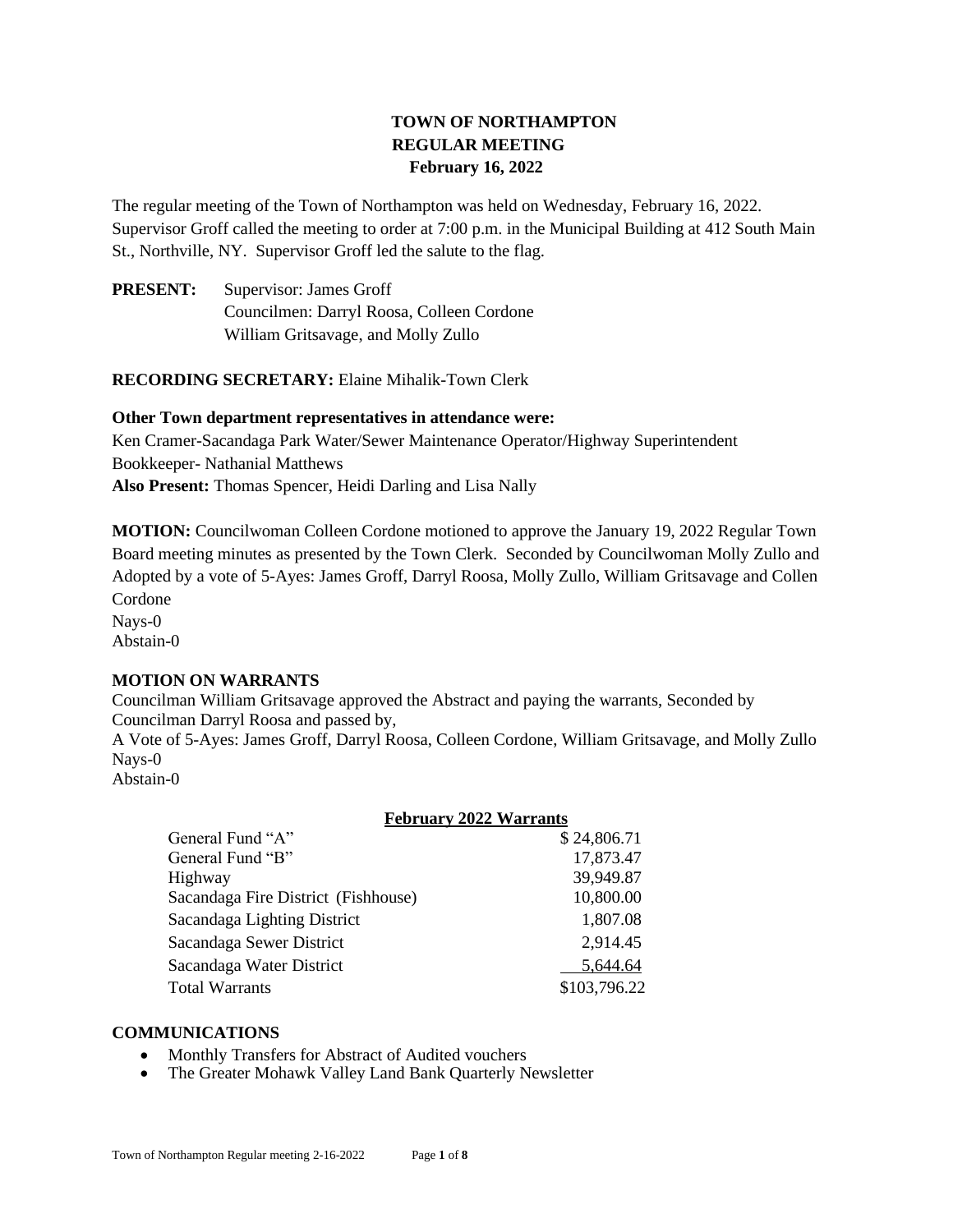**Code Enforcement:** A total of \$260.00 was collected in fees for the month of January 2022. A total of (3) permits were issued in January 2022: 1-renewal permit application #004-21 Single Family Residence and 2-Municipal Searches.

Code Enforcer Todd Unislawski reported he has submitted and accepted the Uniform Code and Energy Code Administration and Enforcement Annual 2021 Report for the Town of Northampton which was filed with the NYS Division of Building Standards and Codes.

Mr. Unislawski is anticipating a busy year with all of the lots of the Woodward Lake project being sold. Mr. Unislawski will be attending the upcoming training in Lake Placid and he will be out of the office the 2<sup>nd</sup> of March.

**MOTION:** Councilman William Gritsavage motioned to accept the Code Enforcement report as presented. Councilwoman Molly Zullo seconded the motion and passed by A Vote of 5-Ayes: James Groff, Darryl Roosa, Colleen Cordone, William Gritsavage, and Molly Zullo Nays-0 Abstain-0

Supervisor James Groff opened the floor for public comment.

Thomas Spencer explained to the Town Board that he is looking at bringing back the Northville 4<sup>th</sup> of July Fireworks display this year. He is asking the Town Board members for a monetary donation for this cause saying that the Village of Northville last night at their meeting has donated \$1,500. It is going to cost \$5,000.00 for the fireworks stated Mr. Spencer. The Civic Association is planning on making a donation toward this also. Heidi Darling noted that the Town Board had in the past donated \$2,500 for the 4th of July Fireworks display.

**MOTION:** Councilwoman Molly Zullo motioned to approve the Town of Northampton donating the sum of \$2,500.00 toward the 2022 4<sup>th</sup> of July Fireworks. Seconded by Councilwoman Colleen Cordone and passed by,

A Vote of 5-Ayes: James Groff, William Gritsavage, Darryl Roosa, Molly Zullo and Colleen Cordone  $N$ ays  $-0$ 

Abstain - 0

Heidi Darling also mentioned that Mr. Spencer will need help in cleaning up the debris after the Fireworks display. It gets offered every year but then it never happens. They are asking if maybe the Village or the Town highway crew would help. I forgot to ask last night at the Village meeting. It was suggested to contact the Village of Northville Highway Superintendent-Dan Reidell.

Both Heidi Darling and Thomas Spencer thanked the Board for their generous donation toward the 2022 4<sup>th</sup> of July fireworks.

#### **Highway:**

# **Roads:**

-Winter road maintenance -Snow removal and hauling -Tree removal work ongoing on Olaf Johnson Road. -Thawing out of several frozen culverts. **Repairs/Maintenance**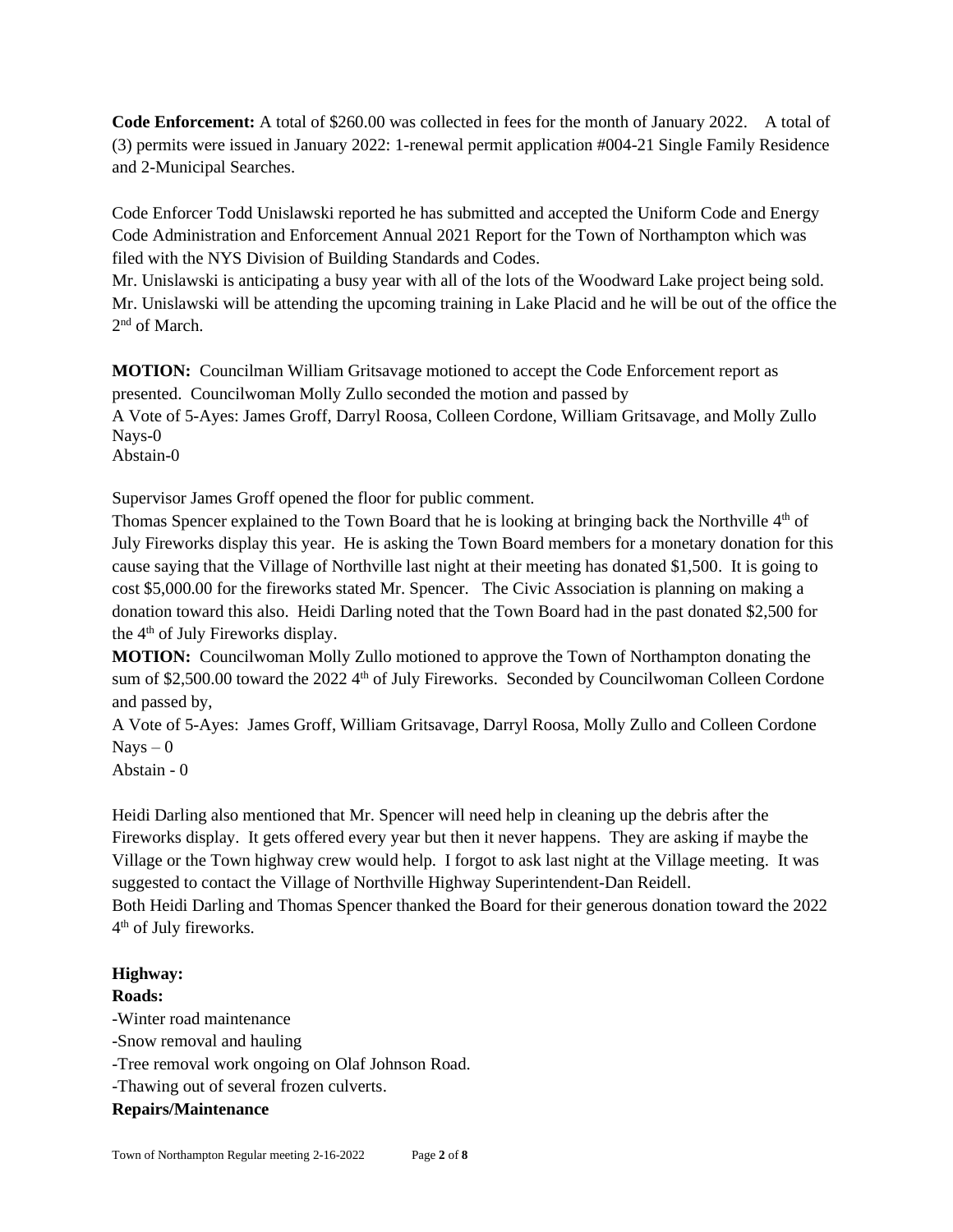-New cutting edge installed on loader bucket. -New gearbox installed on Truck #4 Sander -ARPA funds for highway?

#### **New Business**

- Ken Cramer stated that he would like to meet with the Highway Committee members Colleen Cordone and Darryl Roosa to discuss some options as far as what direction to go with the salt reduction equipment with our plow and equipment and such. Ken would like to have a discussion of replacement of one of the trucks. I do not want to sacrifice replacing a vehicle if the cost of getting a different plow for an old vehicle. One of the options is a live edge plow that Edinburg and a lot of the other towns are going to. They are working to clean the roads a lot cleaner so you are using less salt. The cost is \$17,000.00 a piece stated Mr. Cramer. I would like to weigh the options now instead of waiting. Mr. Cramer will get a hold of both Council members to set a date and time they can meet.

-Ken Cramer has asked the Town Clerk to post **a** legal notice in the Leader Herald newspaper on the posting of Town of Northampton roads of (4) ton limit.

## **Justice:**

**MOTION:** Councilman William Gritsavage motioned to accept the Justices' Report, there were a total of 14 cases handled and \$2,141.00 was collected in fines for the month. Seconded by Councilman Darryl Roosa and passed by,

A Vote of 5-Ayes: James Groff, William Gritsavage, Darryl Roosa, Molly Zullo and Colleen Cordone  $Nays - 0$ 

Abstain - 0

**RES. #2022-05:** Resolution Acknowledging Annual Examination and Sign-Off of the Town of Northampton Justice Court Records and Dockets.

The aforementioned resolution was offered by Councilman William Gritsavage and moved it adoption. Seconded by Councilwoman Molly Zullo and carried with a vote as follows ROLL CALL VOTE

| Supervisor Groff   | Aye | Darryl Roosa    | Aye |
|--------------------|-----|-----------------|-----|
| William Gritsavage | Aye | Colleen Cordone | Aye |
| Molly Zullo        | Aye |                 |     |

**RES. #2022-06:** Resolution Regarding Centralized Arraignments.

The aforementioned resolution was offered by Councilman William Gritsavage and moved it adoption. Seconded by Councilwoman Molly Zullo and carried with a vote as follows ROLL CALL VOTE Supervisor Groff Aye Darryl Roosa Aye William Gritsavage Aye Colleen Cordone Aye Molly Zullo Aye

**ELECTION:** There will be voting in Fish house stated Supervisor James Groff.

**ZONING BOARD OF APPEALS:** The February 2022 ZBA meeting has been cancelled due to no new business coming before the board.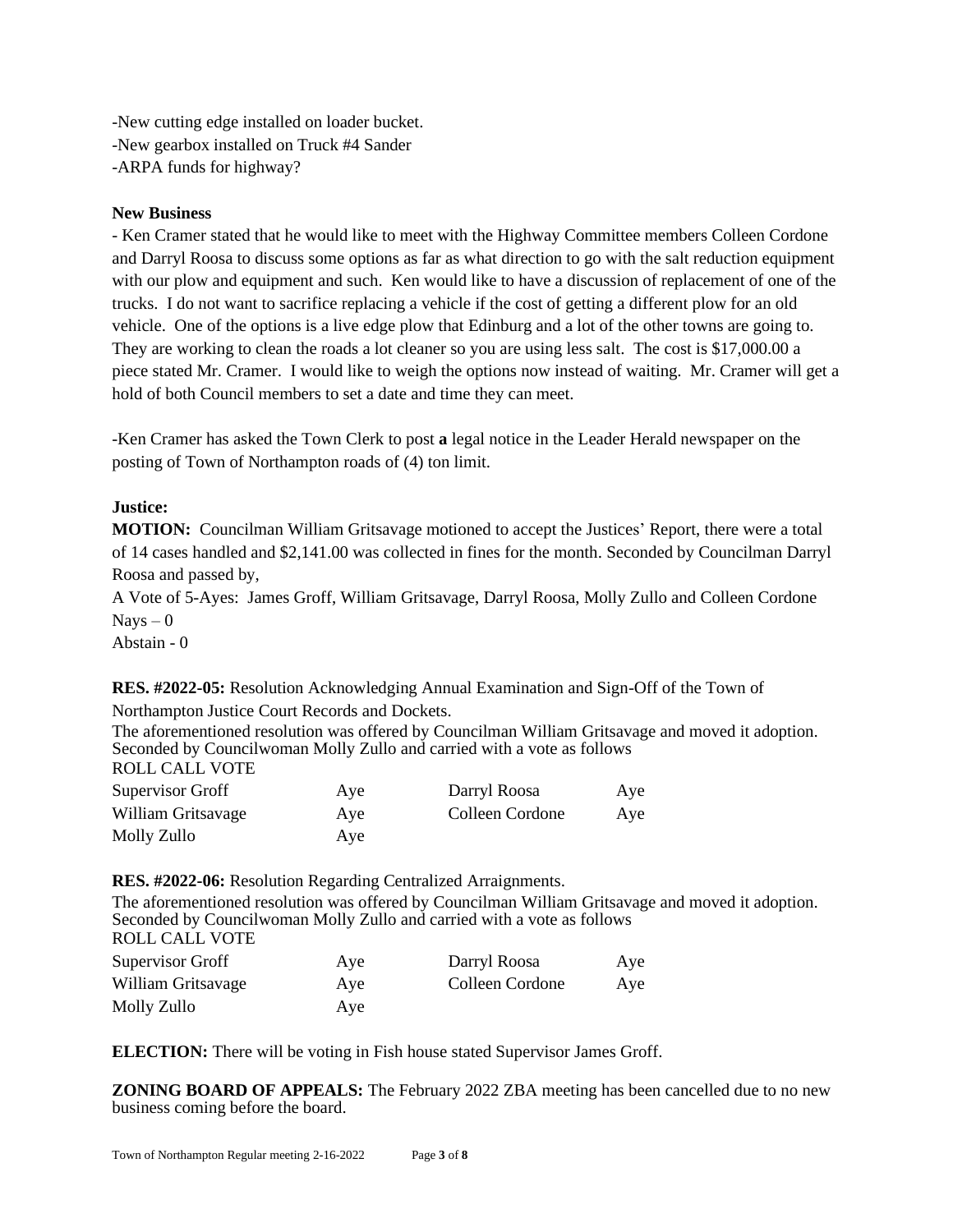**PLANNING BOARD:** The January 2022 Planning Board meeting has been cancelled. The next scheduled meeting is March 2,2022.

**Youth/Rec:** The Joint Youth Commission met Wednesday, February 09, 2022 at 6 p.m. Councilwoman Molly Zullo reported that the Commission approved 2022 salaries for Counselors and lifeguards.

The Joint Youth Commission will be advertising a notice for an Assistant Director and for openings for Counselors and lifeguards for the 2022 Joint Youth Summer program.

The Ellsworth family donated from monies received from the 2021Octoberfest held at the Sacandaga Dog Supply toward the purchase of a portable AED for the Joint Youth Program, two Dog Duty Stations – 1 for the Town of Northampton Park and 1 for the Village of Northville Waterfront Park and they will also be sponsoring a Family movie night in the park this summer.

The Joint Youth received a letter from the Fulton County Youth Bureau with the support of the Fulton County Board of Supervisors will award the Joint Youth Summer Program with \$2,000 for the year 2022 per 2021 County resolution #427 dated 12/13/2021.

**Historic:** Northville Northampton Historical News Letter entitled "Coffin Plates".

**Ambulance:** Supervisor James Groff mentioned that he and Councilman William Gritsavage attended the Ambulance meeting this morning. Councilman William Gritsavage stated there was discussion on reaching out to the Edinburg Ambulance Service on what we can do to better the services for both the communities. The Ambulances are only 4 miles apart and both the Town of Edinburg and the Town of Northampton Ambulances are having problems getting drivers and EMT's. We are hoping we can get together so we can improve the serves with both communities stated Councilman William Gritsavage.

Councilwoman Molly Zullo asked if we are responding to the Town of Benson. Supervisor James Groff stated "no" we have not received a signed 2022 Ambulance Contract from the Town of Benson and we have not heard anything from them.

Councilwoman Molly Zullo informed the Board that the Town of Northampton Ambulance Service she had heard that they have responded to 24% of the calls made this year.

#### **Refuse and Garbage:**

Monday, February 21, 2022 is an official holiday, Presidents' Day. The transfer station will be **closed**. The station will be **open** on Tuesday, February 22, 2022 regular hours. The Town garage pick up will be picked up on Tuesday, February 22, 2022.

#### **HAULING FEES:** The month of January 2022 fees were as follows:

| <b>County Transfer Haul</b>       | 19.72 Ton @ \$53 | \$1,045.16 |
|-----------------------------------|------------------|------------|
| <b>Municipal Direct Haul</b>      | 55.23 Ton @ \$33 | \$1,822.59 |
| Curbside Recycling                | 11.30 Ton @ \$30 | \$339.00   |
| <b>Transfer Station Recycling</b> | 2.95 Ton @ \$20  | 59.00      |
| Total                             |                  | \$3,265.75 |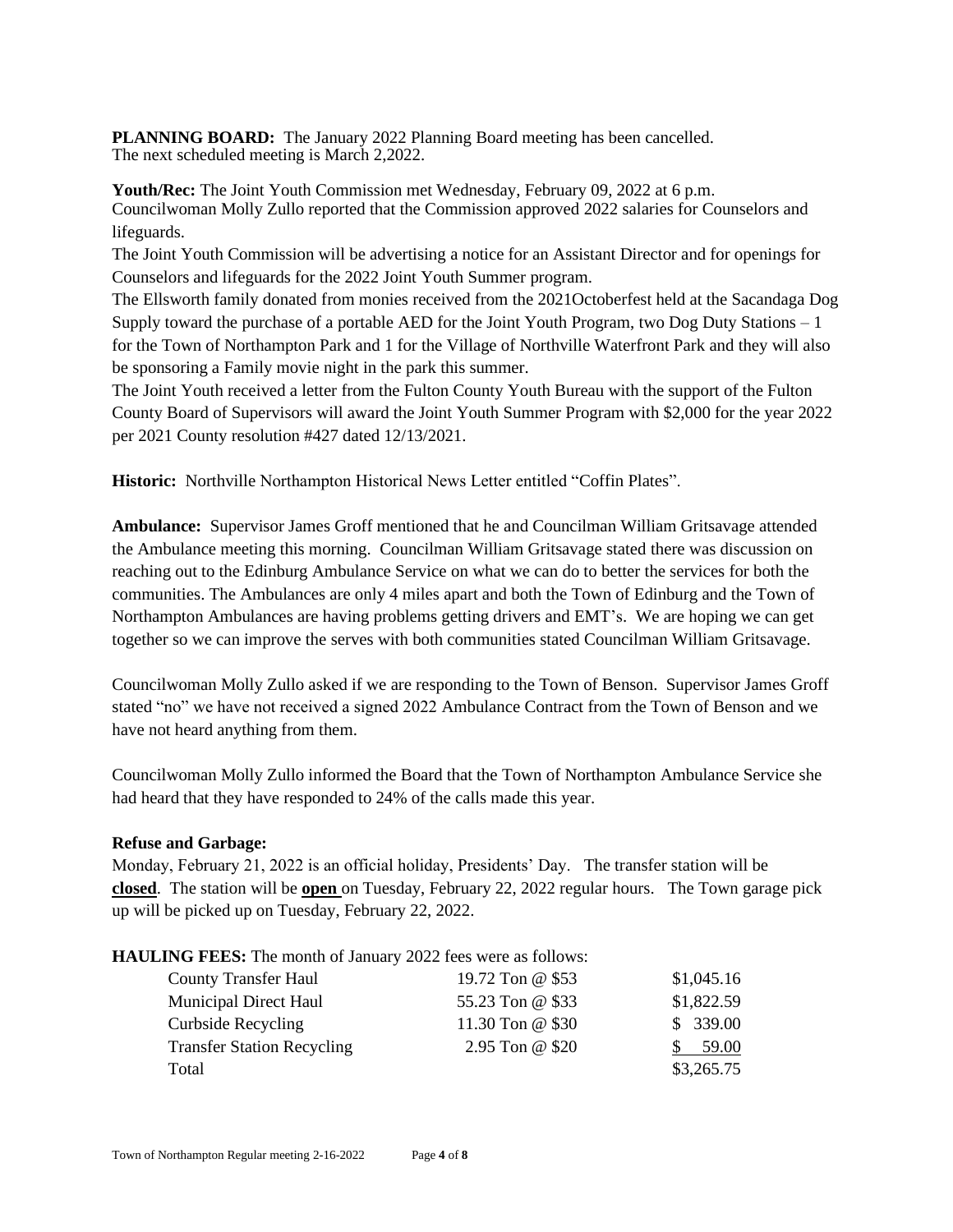## **SACANDAGA PARK WATER & SEWER:**

**January 2022** Water: -January 2021 usage – 981,000 gallons pumped -January 2022 usage  $-1,755,000$  gallons pumped Meters: -Repaired 3 frozen meter/new frost plates installed -Prepared and submitted the 2021 Annual Water Quality Report -Prepared and submitted the Water Withdrawal Report Repairs/Maintenance: -Repaired water leak in east bound lane of County Highway 123. Mr. Cramer mentioned he checked the entire line and there is nothing visible. There are pretty incredible amounts of water some of the people are using for some reason. Wastewater: -January 2021- daily average flow 22,123 gallons -January 2022- daily average flow 41,386 gallons Repair/Maintenance: -Nothing new to report.

Town Clerk Elaine Mihalik contacted the Association of Towns to ask for both abandoned cemeteries and on water and sewer procedures and legislation literature as directed at the January 19, 2022 meeting. The Clerk stated that she did receive literature from the Association of Towns regarding procedures and legislation for both the water/sewer and on abandoned cemeteries. At the request of Attorney Albanese office, the Clerk was instructed to make copies of the literature received and to present it to each board member tonight for their review and comment.

### **TOWN CLERK:**

**MOTION:** Councilman William Gritsavage motioned to approve the Town Clerk's January 2022 monthly report as presented by the Town Clerk. Seconded by Councilwoman Colleen Cordone and passed by,

A Vote of 5-Ayes: James Groff, William Gritsavage, Darryl Roosa, Molly Zullo and Colleen Cordone Nays-0

Abstain-0 **02/01/2022 Page 1**

**Town Clerk Monthly Report January 01, 2022 - January 31, 2022 :**

| Account#<br>Local Share | <b>Account Description</b> | Fee Description | Qty |
|-------------------------|----------------------------|-----------------|-----|
| A1255<br>6.08           | Conservation               | Conservation    | 6   |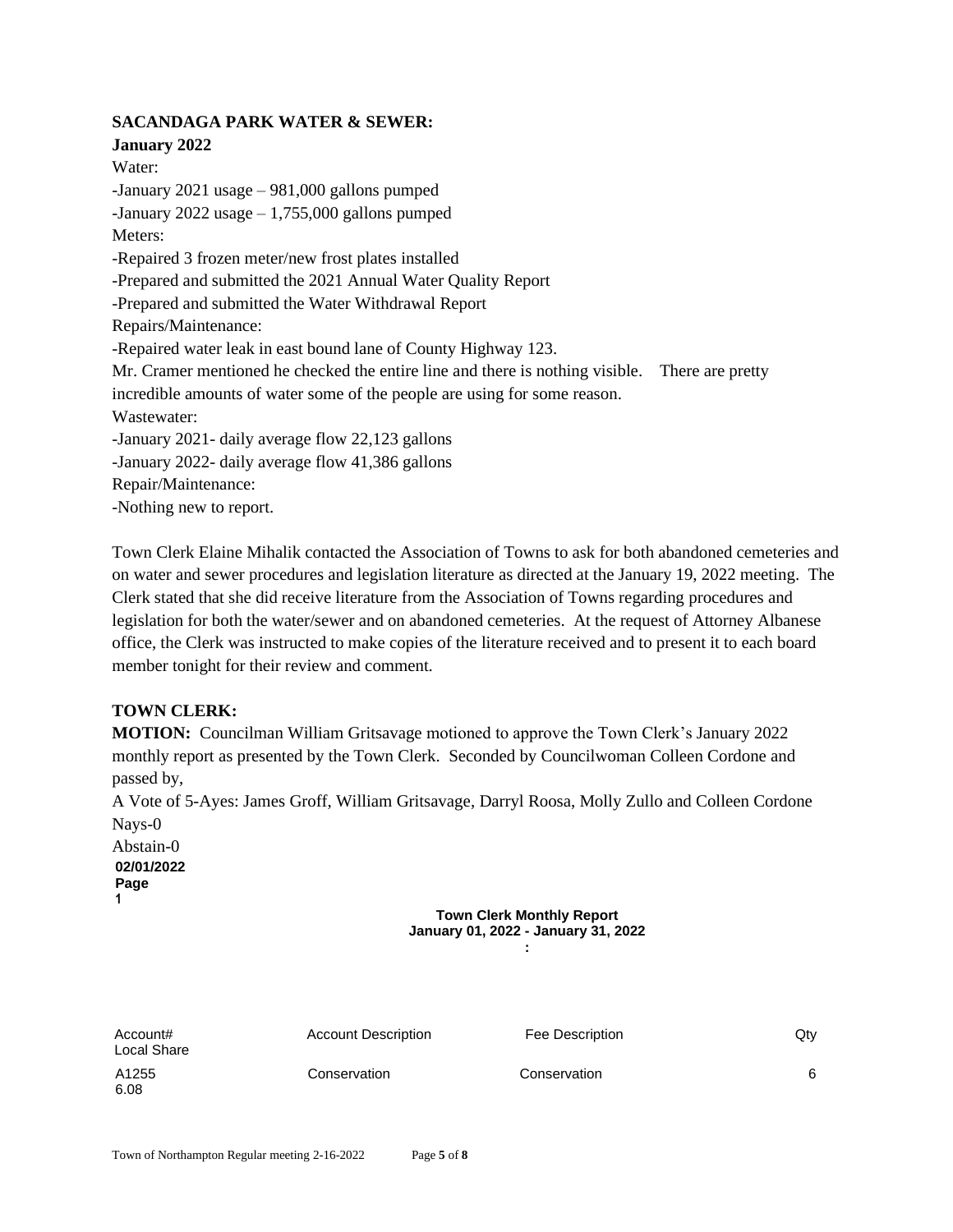|                                | Death Certificate<br>20.00                                     | Death Certificate                                 | 2                        |
|--------------------------------|----------------------------------------------------------------|---------------------------------------------------|--------------------------|
|                                | <b>Registrar Fee</b><br>22.00                                  | <b>Registrar Fee</b>                              | 1                        |
|                                | <b>Town Clerk Fees</b><br>12.50                                | Marriage License                                  | 1                        |
|                                |                                                                |                                                   | Sub-Total:<br>\$60.58    |
| A2130<br>2,310.00              | <b>Transfer Station</b>                                        | <b>Transfer Station</b>                           | 231                      |
|                                |                                                                |                                                   | Sub-Total:<br>\$2,310.00 |
| A2544<br>14.00                 | Dog Licensing                                                  | Female, Spayed                                    | 2                        |
|                                |                                                                | Male, Unneutered<br>13.00                         | 1                        |
|                                |                                                                |                                                   | Sub-Total:<br>\$27.00    |
| A2770<br>3.50                  | Photo Copy                                                     | Photo Copy                                        | 14                       |
|                                |                                                                |                                                   | Sub-Total:<br>\$3.50     |
| B2555<br>210.00                | <b>Building Permits</b>                                        | <b>Building Permits</b>                           | 1                        |
|                                |                                                                |                                                   | Sub-Total:<br>\$210.00   |
| B2770<br>50.00                 | <b>Municipal Searches</b>                                      | <b>Municipal Searches</b>                         | 2                        |
|                                |                                                                |                                                   | Sub-Total:<br>\$50.00    |
|                                |                                                                | <b>Total Local Shares Remitted:</b><br>\$2,661.08 |                          |
|                                | Amount paid to: New York State DOH for Marriage Licenses       |                                                   | 22.50                    |
| Amount paid to:                | NYS Ag. & Markets for spay/neuter program                      |                                                   | 5.00                     |
| Amount paid to:                | <b>NYS Environmental Conservation</b>                          |                                                   | 103.92                   |
| \$131.42                       | <b>Total State, County &amp; Local Revenues:</b><br>\$2,792.50 | <b>Total Non-Local Revenues:</b>                  |                          |
| $\tau$ and $\alpha$ and $\tau$ |                                                                |                                                   |                          |

To the Supervisor:

Pursuant to Section 27, Sub 1, of the Town Law, I hereby certify that the foregoing is a full and true statement of all fees and monies received by

me, Elaine Mihalik, Town Clerk, Town of Northampton during the period stated above, in connection with my office, excepting only such fees and

monies, the application of which are otherwise provided for by law.

| Supervisor | Date | Town Clerk | Date |
|------------|------|------------|------|
|            |      |            |      |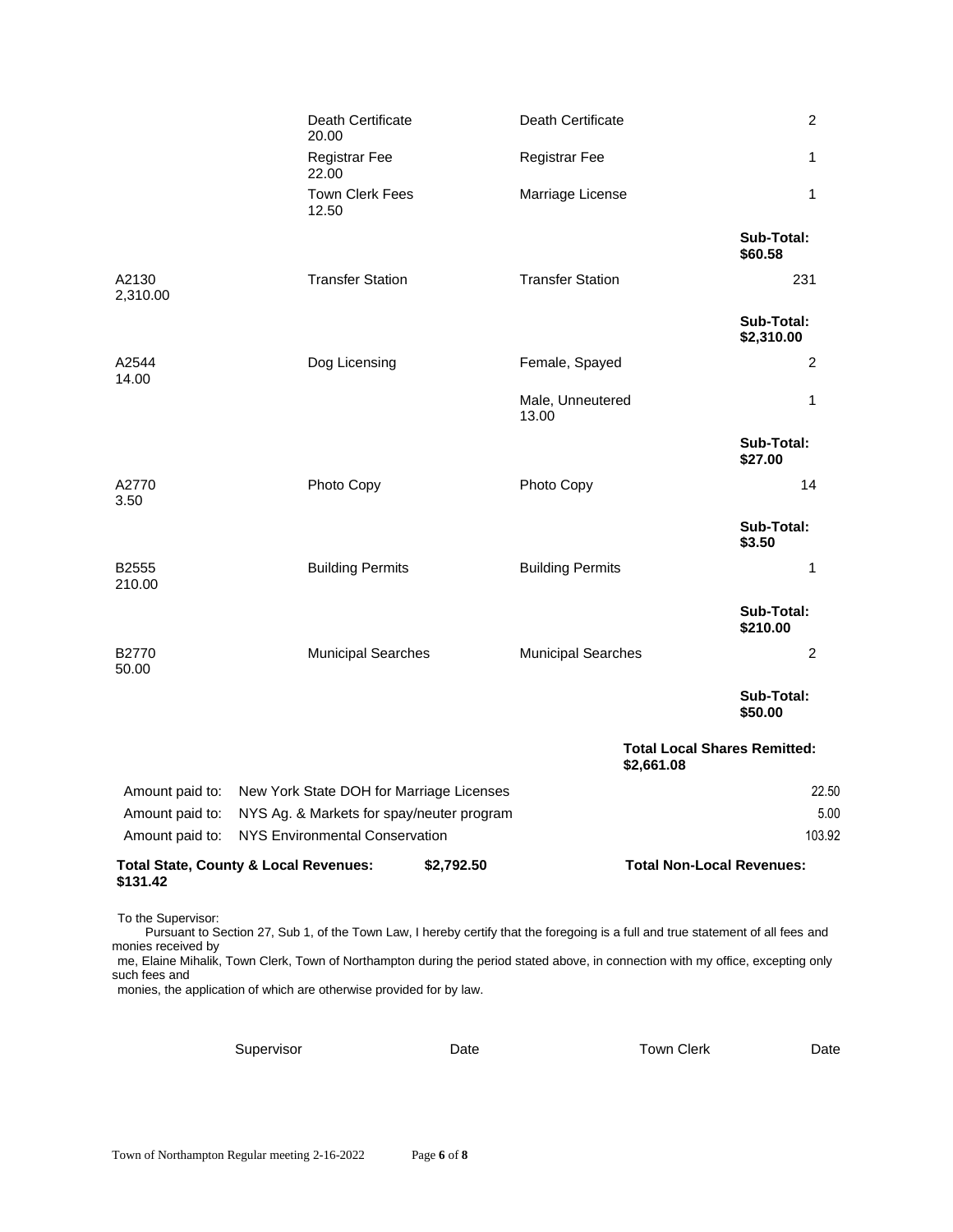**MOTION**: Councilman William Gritsavage Acknowledged the Annual Examination and Sign-Off of the Town Clerk's – 2021 Receipts, Ledger, monthly reports, deposits and monthly bank statements. Seconded by Councilwoman Colleen Cordone and carried with a vote as follows ROLL CALL VOTE

| <b>Supervisor James Groff</b> | Aye | Darryl Roosa    | Aye |
|-------------------------------|-----|-----------------|-----|
| William Gritsavage            | Aye | Colleen Cordone | Aye |
| Molly Zullo                   | Aye |                 |     |

The Town Clerk has received the Fulton County Public Health 2022 Rabies Clinic Schedule and it is available in the Clerk's office.

**SUPERVISOR:** The 4<sup>th</sup> quarter sale tax distribution check to the Town of Northampton has been received and The Town of Northampton's 2021 sales tax is up at 14.5% from the previous year.

Discussion on Resolution: Supervisor James Groff explained that we need to have it place in case we have a disaster so that you can get funding through FEMA or whatever is available at the time. This has helped us stated Ken Cramer, the highway had gotten \$40,000 last year.

| <b>RES.</b> #2022-07: Resolution Adopting Fulton County Hazard Mitigation Plan.                                                                                                               |     |                 |     |  |  |
|-----------------------------------------------------------------------------------------------------------------------------------------------------------------------------------------------|-----|-----------------|-----|--|--|
| The aforementioned resolution was offered by Councilman Darryl Roosa and moved it adoption.<br>Seconded by Councilman William Gritsavage and carried with a vote as follows<br>ROLL CALL VOTE |     |                 |     |  |  |
| <b>Supervisor James Groff</b>                                                                                                                                                                 | Aye | Darryl Roosa    | Aye |  |  |
| William Gritsavage                                                                                                                                                                            | Aye | Colleen Cordone | Aye |  |  |
| Molly Zullo                                                                                                                                                                                   | Aye |                 |     |  |  |

# **THE 2021 ANNUAL FINANCIAL REPORT**

A legal notice was posted that the Town Clerk has received the Town of Northampton Annual Financial Report for the fiscal year ended December 31, 2021. The report is available for review in the Town Clerk's Office.

**MOTION:** Councilman William Gritsavage motioned to approve the 2021 Annual Financial Report for the Town of Northampton for the purpose of audit by the Town of Northampton Town Board. Councilwoman Colleen Cordone seconded the motioned and it carried with a vote as follows 5-Ayes: James Groff, William Gritsavage, Darryl Roosa, Molly Zullo and Colleen Cordone Nays-0 Abstain-0

The Northville/Northampton Marketing Strategy Proposal prepared by FCCRG Economic Development Specialist: Kenneth Adamczyk was given to all board members for their review and comment. Councilwoman Molly Zullo explained that Mr. Adamczyk is grouping the website into the Marketing Strategy Proposal. They have people that would put up a voluble website and then someone from the Town would then update it. Mr. Adamczyk explained to her that he is trying to get a grant to get the website updated or will try to if we go forward with the Marketing Strategy Proposal.

The next Town Board meeting will be held on Wednesday, March 16, 2022 at 7 p.m.